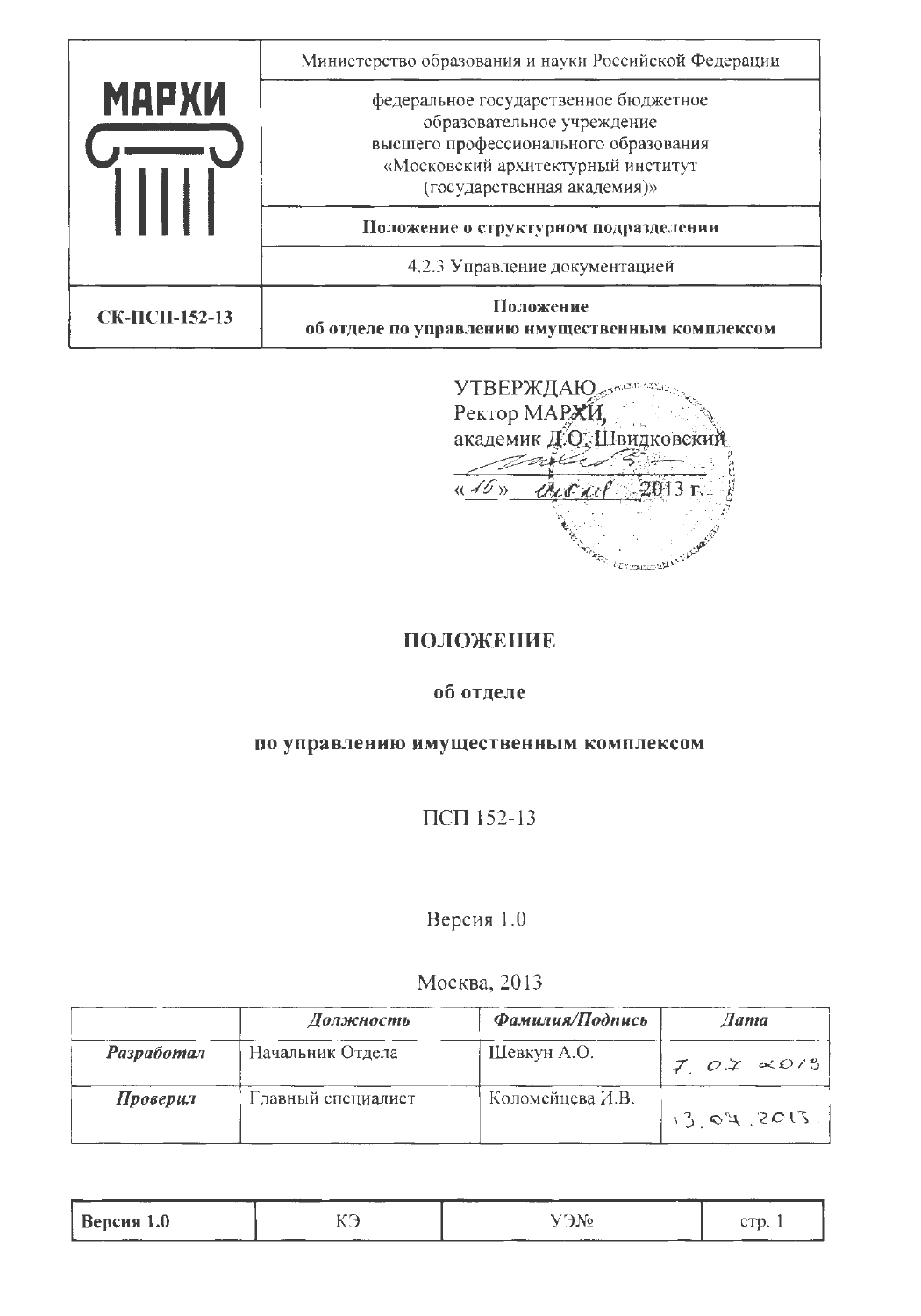# **СОДЕРЖАНИЕ**

| № раздела | Наименование раздела                                                                | Страница                 |
|-----------|-------------------------------------------------------------------------------------|--------------------------|
|           |                                                                                     |                          |
| Ī.        | Общие положения                                                                     |                          |
| 2.        | Задачи                                                                              | 5                        |
| 3.        | Функции                                                                             | 5                        |
| 4.        | the companies are a series of the com-<br>Перечень документов и записей по качеству | 9                        |
| 5.        | .<br>.<br>Взаимоотношения. Связи.                                                   | 10                       |
| 6.        | and a state that it that the<br>Права                                               |                          |
| 7.        | Ответственность                                                                     |                          |
|           | .<br>Лист согласований                                                              | 13                       |
|           | Лист регистрации рассылок                                                           | <b>CALCULATION</b><br>14 |
|           | and the company's<br>Лист регистрации изменений                                     | 15                       |

|            | $\sim$ FeV. To $\sim$ | <b>TH</b> |
|------------|-----------------------|-----------|
| Версия 1.0 | .                     | .         |
|            |                       |           |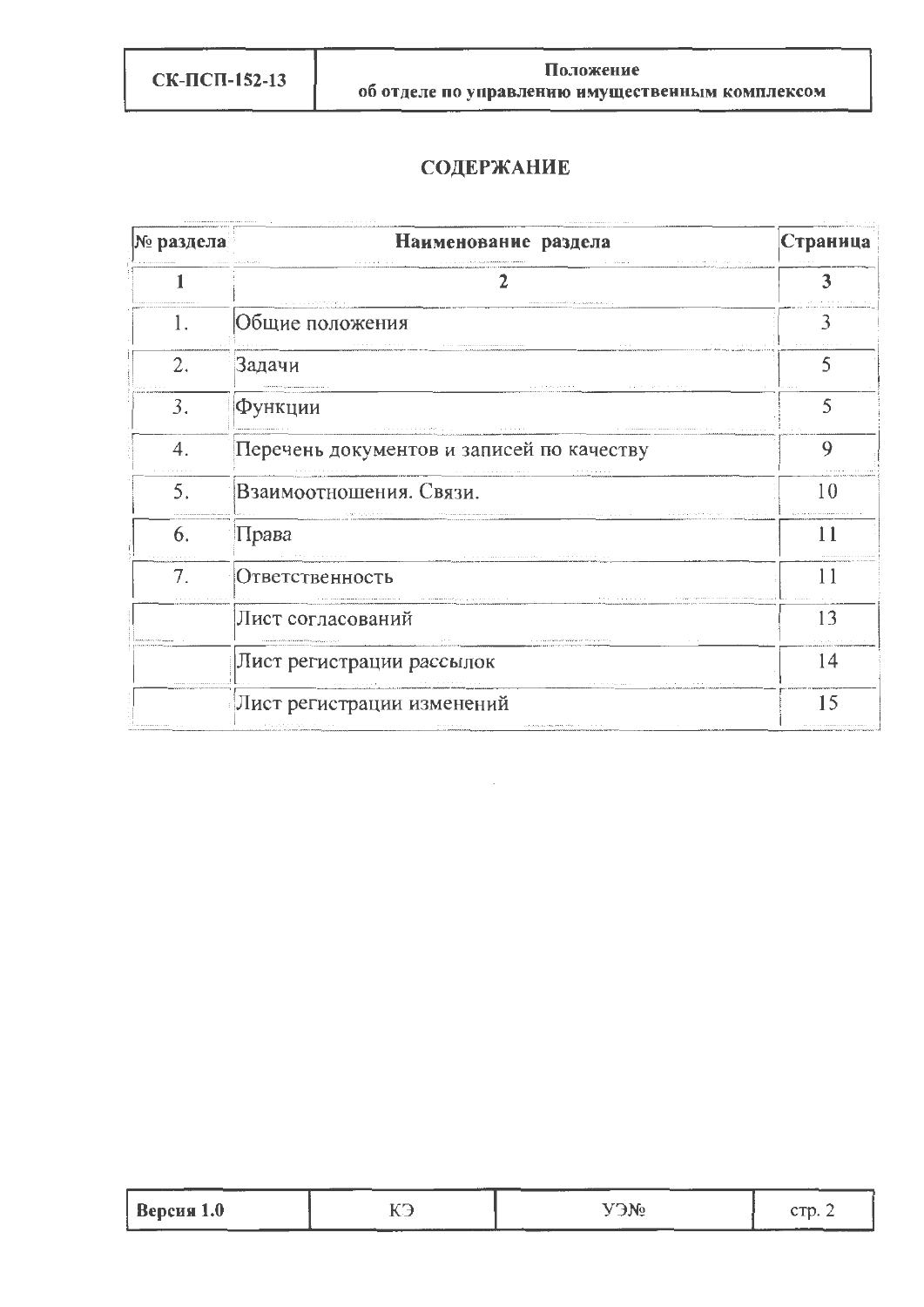Настоящее Положение регулирует деятельность Отдела по управлению имущественным комплексом, определяет его задачи, функции, права и обязанности.

### 1. Общие положения

1.1. Отдел по управлению имущественным комплексом (далее - Отдел) является структурным подразделением федерального государственного бюджетного образовательного учреждения высшего профессионального образования "Московский архитектурный институт (государственная академия)" (далее – МАРХИ).

1.2 Отдел создан приказом ректора от 01.06.2012 №312/17 в соответствии с реализации Концепции мероприятий  $\overline{10}$ Планом осуществления Министерством образования и науки РФ полномочий собственника в отношении имущества подведомственных организаций (в отношении объектов движимого и недвижимого имущества) на 2012 год, утвержденного приказом Минобрнауки РФ от 18 апреля 2012г., с целью обеспечения организации деятельности МАРХИ по использованию и управлению имущественным комплексом МАРХИ.

Для осуществления деятельности Отделу выделено помещение:  $1.3$ кабинет № 301 в корпусе № 3 МАРХИ.

1.4 Местонахождение Отдела: г. Москва, ул. Рождественка, дом 11/4 кор.3 Отдел является самостоятельным структурным подразделением  $1.5$ МАРХИ и находится в административно-организационном подчинении Ректора.

1.6 Структуру и штатную численность Отдела утверждает Ректор МАРХИ, по представлению начальника Отдела и по согласованию с Управлением кадров и Управлением экономики и финансов.

Отдел возглавляет начальник, назначаемый на должность приказом  $1.7$ Освобождение от должности начальника отдела Ректора МАРХИ. производится по приказу Ректора МАРХИ.

 $1.8$ Замещение начальника Отдела в период отпуска, на период болезни, производит делопроизводитель.

Финансирование Отдела осуществляется за счет бюджетных средств и 1.9 средств от приносящей доход деятельности МАРХИ.

1.10 Содержание и регламентацию работы Отдела определяют годовые и перспективные планы работы Отдела.

1.11 При реорганизации Отдела имеющиеся в Отделе документы по основной деятельности должны быть своевременно переданы на хранение правоприемнику, а при ликвидации - в архив МАРХИ.

1.12 Реорганизация и ликвидация Отдела осуществляется в соответствии с Уставом МАРХИ.

| Версия 1.0<br>$\alpha$ Times<br>.<br>. <i>. .</i><br>$\tilde{\phantom{a}}$<br>-<br>- - |  |  | $17.8\text{N}$ |  |
|----------------------------------------------------------------------------------------|--|--|----------------|--|
|----------------------------------------------------------------------------------------|--|--|----------------|--|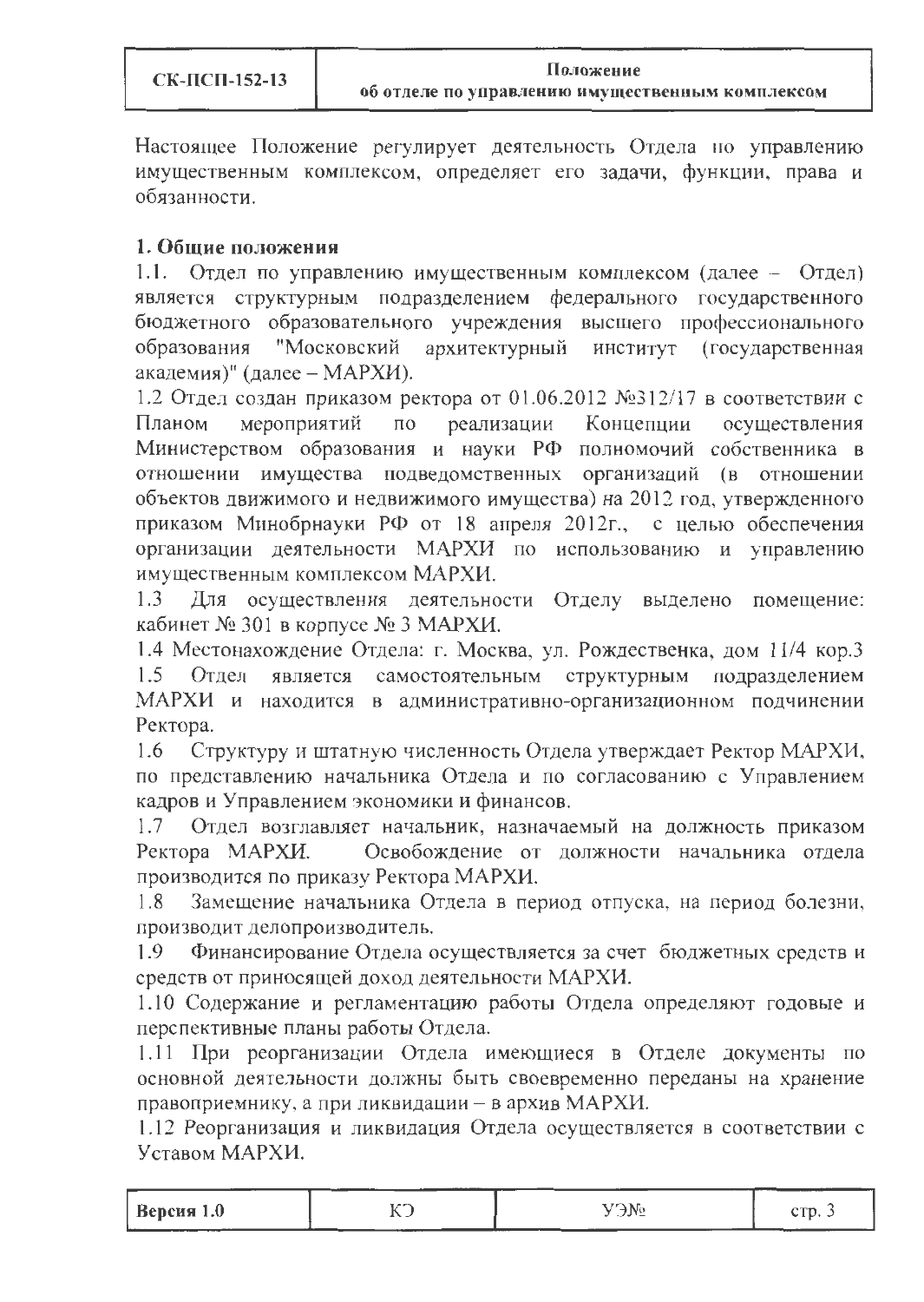1.13 Начальник Отдела отчитывается в своей деятельности перед Ученым советом МАРХИ, ректором.

1.14 Мониторинг деятельности Отдела осуществляется порядке,  $\bf{B}$ установленном действующими локальными нормативными актами.

1.15 Подразделение в своей деятельности руководствуется Конституцией Федерации, федеральными конституционными Российской законами, законами, актами Президента Российской Федерации, федеральными Российской Федерации, нормативными международными договорами правовыми актами Министерства образовании и науки Российской Федерации, а также:

- Федеральным законом от 29 декабря 2012 г. №273-ФЗ «Об образовании в Российской Федерации»,
- Трудовым кодексом Российской Федерации № 197-ФЗ от 30.12.2001 г.,
- информационным письмом Минобрнауки Российской Федерации от 18.05.2012 № МК-677/15 «О реализации Концепции осуществления Минобрнауки России полномочий собственника»,
- Концепцией осуществления Министерством образования и науки РФ полномочий собственника в отношении имущества подведомственных организаций (в отношении объектов движимого и недвижимого имущества),
- приказом Минобрнауки России от 03 июля 2012г  $N_2$  516 « О совершенствовании работы  $\Pi$ <sup>O</sup> организации оформления подведомственными Министерству образования и науки Российской Федерации организациями прав на предоставленное федеральное имущество и его учету»,
- приказом Минобрнауки России от 03 июля 2012г № 515 «Об организации в Министерстве образования и науки Российской Федерации работы с программами использования и развития имущественных комплексов подведомственных организаций»,
- приказом Минобрнауки России от 12 сентября 2012г  $N_2$  707 «Об организации в Министерстве образования и науки Российской Федерации работ по выработке методологии анализа структуры затрат подведомственных Министерству образования и науки Российской организаций и предложений повышению Федерации  $\overline{a}$ их эффективности на содержание имущественных комплексов»,
- информационным письмом Минобрнауки Российской Федерации от 2 октября № 10-1286 «Об учете имущества в Реестре федерального имущества и оформления прав»,
- приказом Министерства образования и науки Российской Федерации № 309 от 18 апреля 2012г «Об организации работы в Министерстве образования  $\mathbf{M}$ науки Российской Федерации  $\overline{10}$ реализации

| Версня 1.0 | . . | A No<br>$-$ | CTD. |
|------------|-----|-------------|------|
|            |     | _____       |      |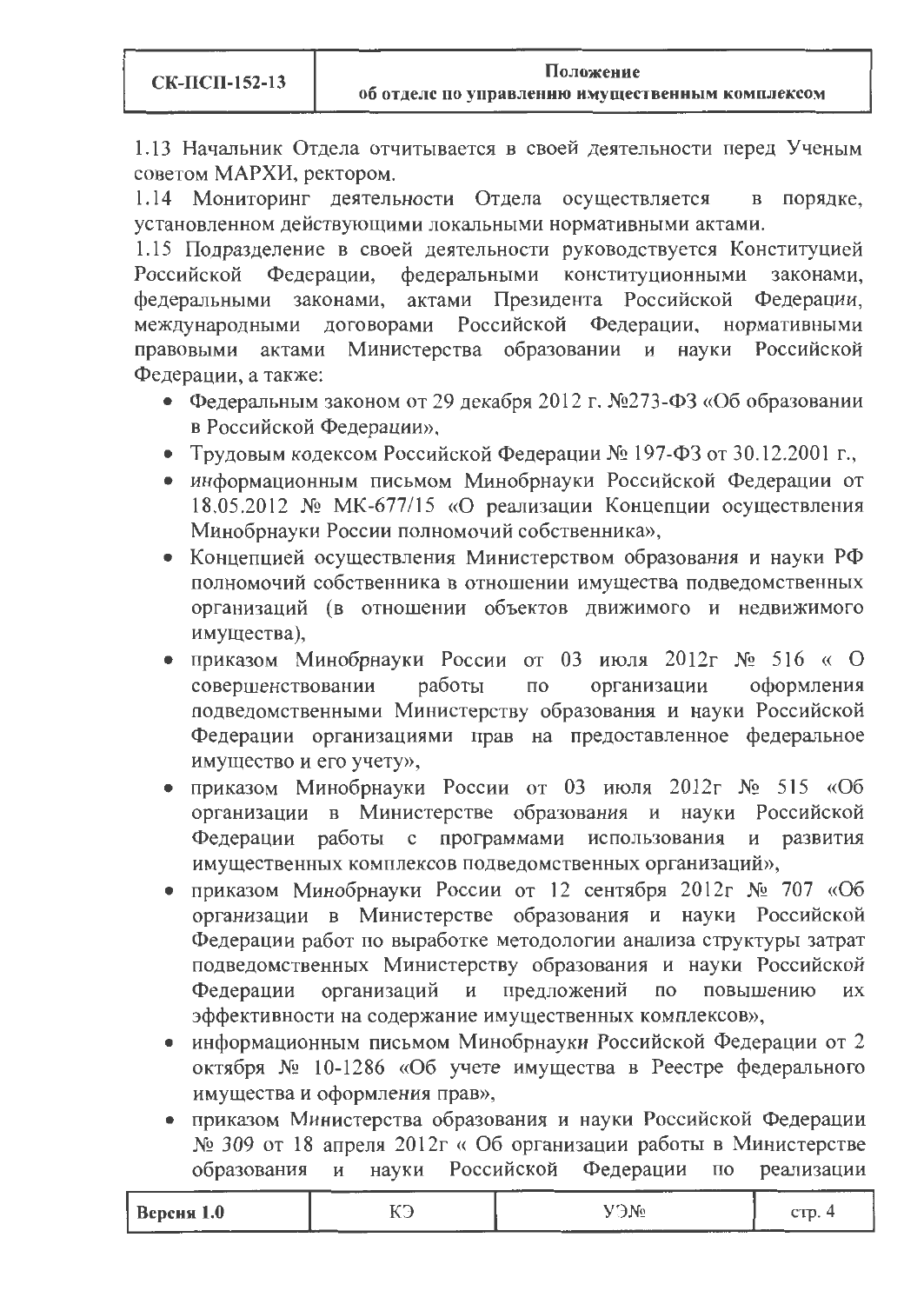об отделе по управлению имущественным комплексом

Закона от 23 ноября  $2009<sub>l</sub>$  No  $261 - \Phi$ 3 «Об Федерального энергоснабжении и повышении энергетической эффективности и о внесении изменений в отдельные законодательные акты Российской Федерации».

- приказом Министерства образования и науки РФ от 28 апреля 2011 г. № 1558 "О ведении реестра подведомственных Министерству образования и науки Российской Федерации организаций",
- письмом Министерства образования и науки РФ от 11 сентября 2012 г. N 10-897 «О рассмотрении вопросов по распоряжению федеральным имуществом»,
- приказом Министерства образования и науки РФ от 18 апреля 2012 г. N 310 "О реализации в 2012 году Концепции осуществления образования науки Российской Федерации Министерством  $H$ полномочий собственника в отношении имущества подведомственных организаций (в отношении объектов движимого и недвижимого имущества)",
- Уставом МАРХИ, другими локальными актами МАРХИ,
- решениями Ученого совета,
- Коллективным договором;
- Политикой и Целями руководства в области качества;
- приказами и распоряжениями ректора,
- настоящим Положением.

1.16 Отдел осуществляет свою деятельность во взаимодействии  $_{\rm CO}$ структурными подразделениями МАРХИ.

### 2. Залачи

 $2.1$ Обеспечение соблюдения МАРХИ всех требований законодательства Российской Федерации в части порядка использования федерального имущества и его эффективности.

2.2 Организация выполнения МАРХИ положений Концепции осуществления Министерством образования и науки Российской Федерации полномочий собственника в отношении имущества подведомственных организаций (в отношении объектов движимого и недвижимого имущества) на 2012 год, а также ежегодных планов по ее реализации.

## 3. Функции

В соответствии с возложенными задачами Отдел выполняет следующие функции:

3.1 Обеспечение реализации принципа программного подхода к управлению имущественным комплексом.

| Версия 1.0<br>-- |
|------------------|
|------------------|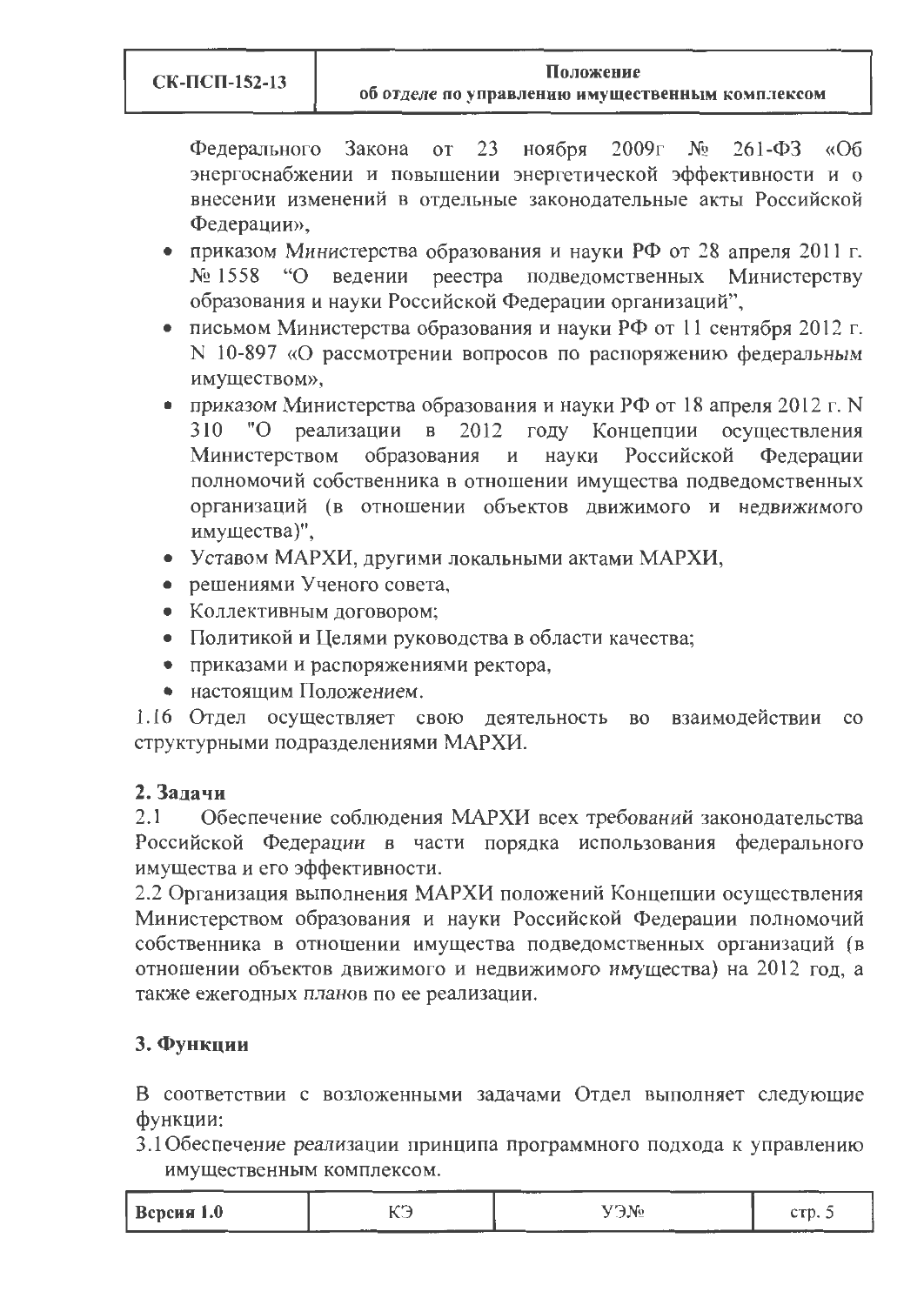3.1.1 Участие в определение основных направлений хозяйственной деятельности и разработке мер по эффективному использованию имущественного комплекса.

- 3.1.2 Разработка Программы использования и развития имущественного комплекса, основанной на стратегии развития МАРХИ.
- предмет адекватности и разработка 3.1.3 Анализ Программы на предложений по ее актуализации.
- 3.1.4 Планирование и координация и мероприятий по хозяйственному обеспечению, направленные на всестороннее и своевременное обеспечение деятельности Организации.
- 3.1.5 Сбор, обобщение и анализ предложений структурных подразделений МАРХИ по повышению эффективности использования федерального имущества.
- 3.1.6 Анализ проектов решений о реконструкции, строительстве объектов капитального строительства, иных планируемых сделок с точки зрения соответствия принятой Программе и стратегии развития МАРХИ.
- проектов управленческих решений в отношении 3.1.7 Подготовка закрепленного за МАРХИ имущества, согласованных с Программой использования и развития имущественного комплекса.
- $3.2$ Разработка и согласование регламентов порядка принятия решений, учитывающий комиссионный характер процедуры принятия решений.
- 3.2.1 Разработка регламента работы комиссии МАРХИ по рассмотрению вопросов использования и распоряжения движимым и недвижимым имуществом, закрепленным за МАРХИ (далее - Комиссия).
- 3.2.2 Подготовка и согласование проектов приказов по персональному составу членов Комиссии, которые затем утверждается приказом ректора.
- Комиссии 3.2.3 Ведение делопроизводство (включая регистрацию поступающих документов, хранение протоколов т.п.)
- 3.2.4 Организационно-техническую работу по подготовке, проведению заседаний и оформлению документов по результатам работы Комиссии осуществляет секретарь Комиссии. Секретарь Комиссии выделяется Отделом из числа его сотрудников.
- 3.2.5 Подготовка предложений по распоряжению федеральным имуществом, закрепленным за МАРХИ, к рассмотрению на заседании Комиссии.
- 3.2.6 Разработка регламентов работы структурных подразделений МАРХИ для исполнения решений комиссии.
- 3.2.7 Обеспечение по итогам заседания Комиссии подготовки материалов по согласованию совершения МАРХИ сделок имуществом  $\mathbf{c}$  $\mathbf{B}$ установленном законодательством Российской Федерации порядке.

| Версия $1.0$<br>----- | $\sim$ $\sim$ $\sim$ $\sim$ $\sim$<br>d Nr<br>$\sim$ $\sim$ $\sim$ | <b>CURSO</b><br>. |
|-----------------------|--------------------------------------------------------------------|-------------------|
|-----------------------|--------------------------------------------------------------------|-------------------|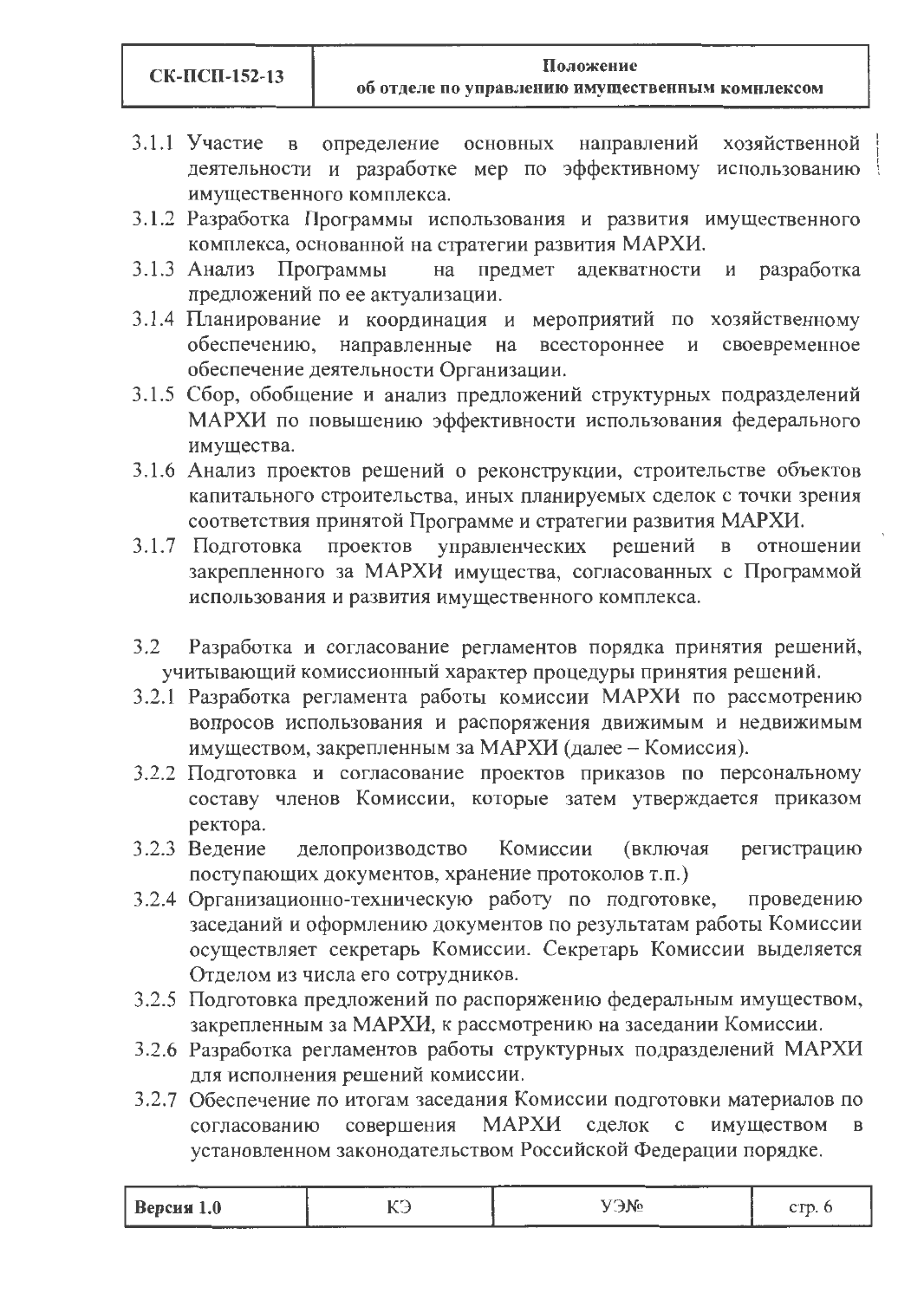- 3 Организация обеспечения учета федерального имущества.
- 3.3.1 Проведение кадастрового учета всех закрепленных за МАРХИ объектов недвижимого имущества и земельных участков.
- 3.3.2 Ведение учета имущества в Реестре федерального имущества.
- 3.3.3 Создание и обновление перечня недвижимого и особо ценного движимого имущества МАРХИ.
- 3.3.4 Обеспечение хранения и ведение реестров:
	- кадастровых паспортов на объекты недвижимости МАРХИ;
	- правоустанавливающих и правоудостоверяющих документов на объекты недвижимости МАРХИ;
	- документов, подтверждающих учет имущества МАРХИ в реестре федерального имущества;
	- (контрактов), • договоров связанных  $\mathbf{C}$ использованием И распоряжением имущества МАРХИ.
	- $\bullet$  aktob инвентаризации фактического объектов наличия имущественного комплекса.
- 3.4 Обеспечение проведения государственной регистрации
	- МАРХИ федеральное недвижимое  $\bullet$  прав на имущество, предоставленное МАРХИ;
	- права собственности Российской Федерации на федеральное недвижимое имущество, предоставленное МАРХИ.
- 3.5 Контроль выполнения требований по качеству содержания имущества.
- 3.5.1 Контроль за выполнением требований по содержанию движимого и недвижимого федерального имущества в надлежащем техническом и функциональном состоянии.
- 3.5.2 Планирование, и контроль проведения его текущего и капитального ремонтов, реконструкции существующих объектов
- 3.5.3 Согласование планов хозяйственных работ, экспертиза смет и договоров на выполнение хозяйственных работ в Университете, проверка объемов выполненных работ.
- 3.5.4 Контроль за соблюдением требований комплексной безопасности в имущественного комплекса, отношении наличия паспорта безопасности.
- требований 3.5.5 Координация выполнения законодательства  $\Pi 0$ энергосбережению и повышению энергетической эффективности в отношении имущества МАРХИ.

| Версия 1.0 | . | $2M$ C | .<br><b>OTA</b><br>$\mathbf{L}$ |
|------------|---|--------|---------------------------------|
|------------|---|--------|---------------------------------|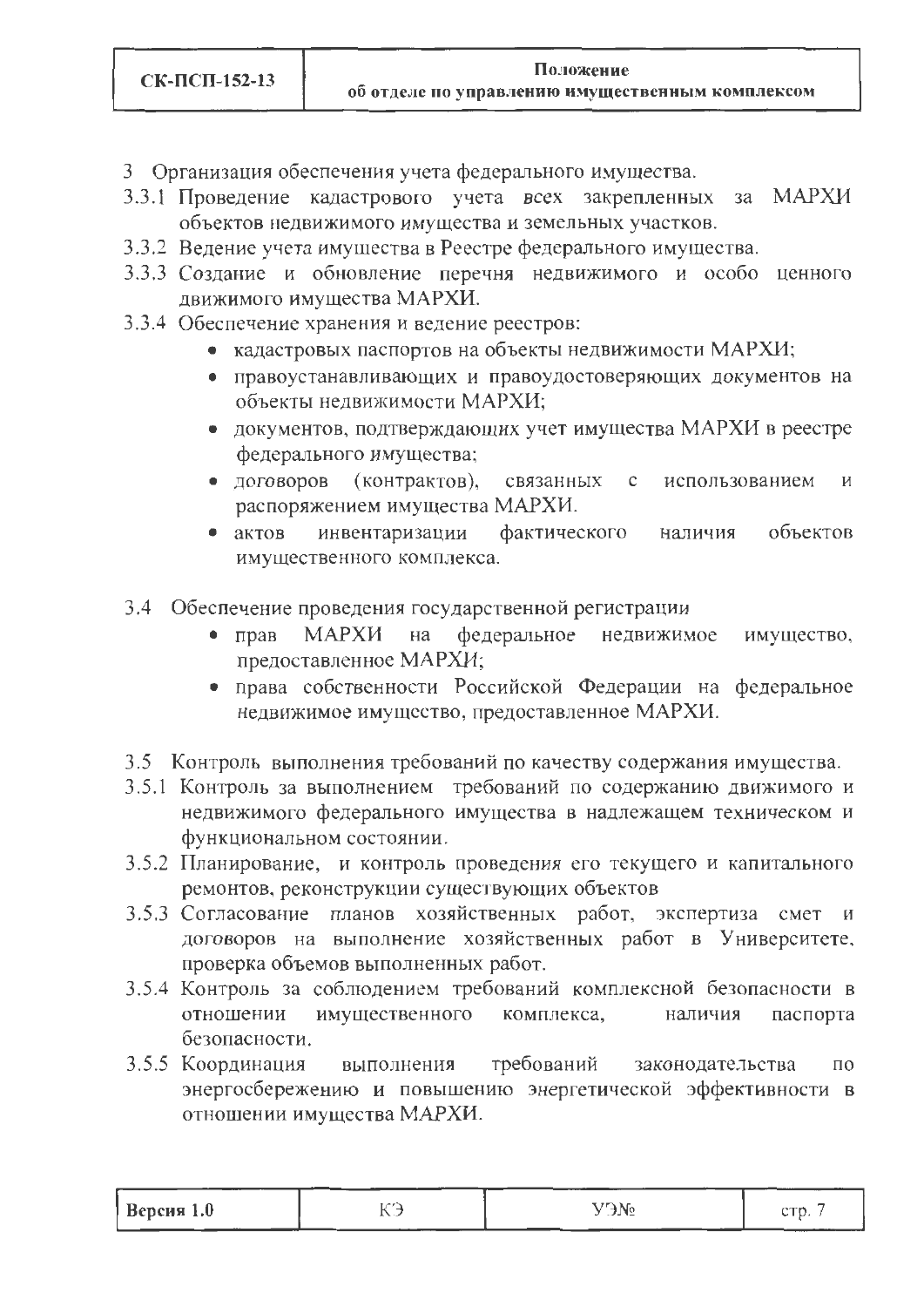3.6 Организация контроля за соблюдением порядка использования федерального имущества в соответствии с его целевым назначением.

3.6.1 Контроль за формированием перечня имущества, необходимого для ведения уставной деятельности МАРХИ и его развития.

3.6.2 Организация передачи имущества, не вошедшего в данный перечень.

Организация согласования сделок с имуществом.

3.6.3 Контроль исполнение всех сделок МАРХИ в отношении имущества МАРХИ.

3.6.4 Проведение мониторинга использования МАРХИ движимого и недвижимого имущества.

неэффективного использования  $3.6.5$ Недопущение незаконного  $\mathbf{M}$ федерального имущества МАРХИ.

3.7. Планирование и координация выполнения корректирующих И предупреждающих действий, направленных на устранение нарушений, выявленных проверками, проводимыми Минобрнауки России, органами Росимущества, иными контрольными органами в отношении имущества Организации.

3.7.1 Ведение реестра и хранение актов комиссии по контролю соблюдения Российской Федерации требований законодательства  $\Pi$ O вопросам использования и распоряжения имуществом, закрепленным на праве оперативного управления или хозяйственного ведения, и эффективности его использования (далее - контрольная комиссия); актов иных проверок, проводимых Минобрнауки России, органами Росимущества, иными контрольными органами в отношении имущества Организации.

3.7.2 Обеспечение формирования планов по устранению нарушений, выявленных в ходе проверок, проводимых Минобрнауки России, органами Росимущества, иными контрольными органами в отношении имущества Организации, и координирует действия структурных подразделений МАРХИ по их устранению.

3.7.3 Оценка результативность предпринятых действий.

 $3.8.$ по имущественному комплексу для Формирование отчетности учредителя, уполномоченных органов государственной власти.

результативности действий по  $3.9.$ реализации программы Оценка использования и развития имущественного комплекса МАРХИ. Анализ данных.

3.9.1 Анализ данных о затратах на содержание имущественного комплекса полученных от использования имущественного МАРХИ, доходах, комплекса МАРХИ и направления их расходования.

| Версия 1.0 | , <b>,</b> ,<br>$\overline{ }$<br>. | ----<br>----<br>. | ٠m |
|------------|-------------------------------------|-------------------|----|
| ---------  |                                     |                   |    |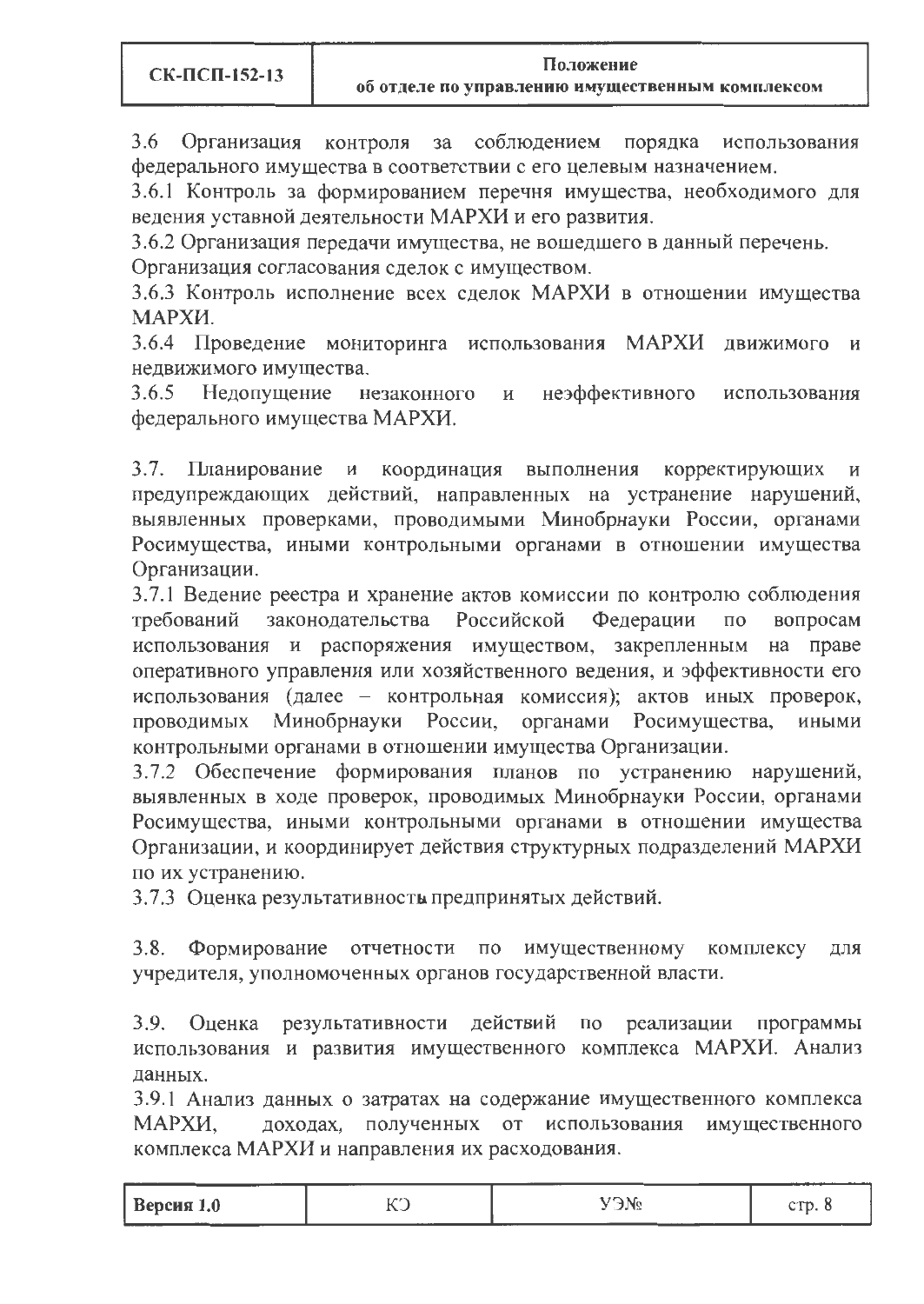3.9.2 Участие совместно с заинтересованными подразделениями МАРХИ в проведении работы по оценки результативности деятельности МАРХИ.

3.9.3 Подготовка аналитических материалов и справок для руководства МАРХИ по вопросам, входящим в компетенцию МАРХИ.

3.10 Обеспечение проведения мероприятий по защите имущественных прав МАРХИ в случае выявления фактов их нарушения, о чем также незамедлительно уведомляет ректора МАРХИ.

3.11 Представление в установленном порядке интересов МАРХИ в судах.

### 4. Перечень документов, записей и данных по качеству

- Номенклатура дел Отдела.
- Положение об Отделе.
- Программа использования и развития имущественного комплекса.
- Политика и Цели в области качества.
- Должностные инструкции персонала (с разделом об обязанностях в области качества).
- Документы по планированию деятельности Отдела (Планы всех видов).
- Перечень нормативной и технической документации (со сведениями об изменениях) и собственно документация.
- Перечень видов записей и данных по качеству подразделения и собственно записи и данные.
- Результаты внутренних и внешних аудитов СМК, проведенных в подразделении, и выполнения корректирующих и предупреждающих действий.
- Результаты проверок состояния помещений и соответствующего оборудования (энергоснабжение, вентиляция И  $T.H.$ при необходимости).
- Кадастровые паспорта на объекты недвижимости МАРХИ.
- Правоустанавливающие и правоудостоверяющие документы на объекты недвижимости МАРХИ.
- Документы, подтверждающих учет имущества МАРХИ в реестре федерального имущества.
- Договора (контракты), связанные с использованием и распоряжением имущества МАРХИ.
- Акты инвентаризации фактического наличия объектов имущественного комплекса.
- Протоколы заседания комиссии МАРХИ по рассмотрению вопросов распоряжения недвижимым использования движимым И И имуществом, закрепленным за МАРХИ, регламенты работы.

| <b>Версия</b> 1.0<br>-------- |  | $\alpha$<br>≞ا الوالي.<br><b>Service Service</b> | <b>ANTA</b><br>シェレー<br>------------ |
|-------------------------------|--|--------------------------------------------------|-------------------------------------|
|-------------------------------|--|--------------------------------------------------|-------------------------------------|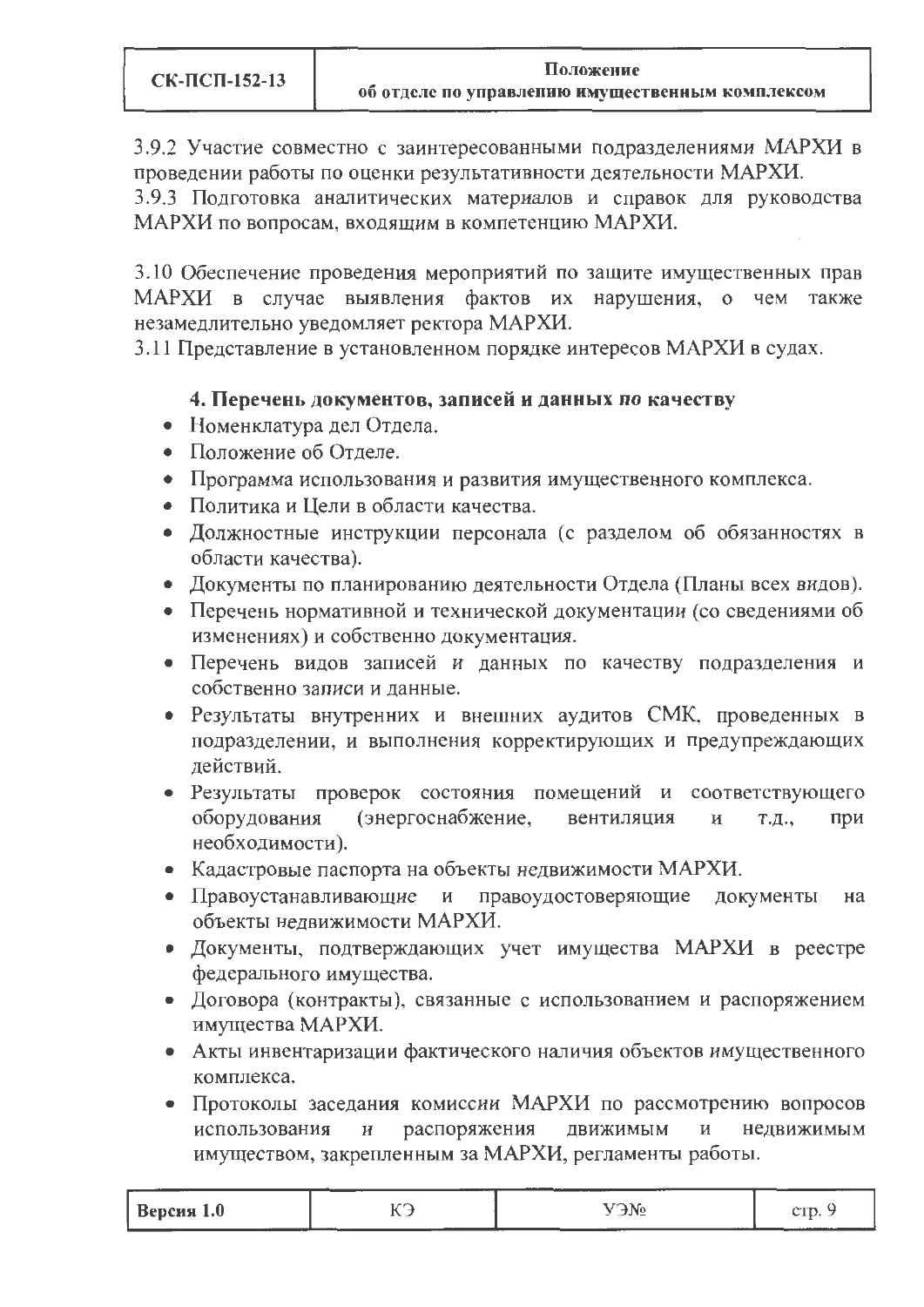### 5. Взаимоотношения. Связи.

5.1 Отдел принимает к исполнению в части, касающейся ее деятельности, все приказы по МАРХИ, решения Ученого совета МАРХИ.

5.2 Отдел организует деятельности МАРХИ по использованию и управлению имущественным комплексом МАРХИ, взаимодействуя с проректором по инвестиционным проектам, Управлением Экономики И Финансов. Хозяйственным управлением, бухгалтерией и другими структурными подразделениями МАРХИ.

5.2.1 С проректором по инвестиционным проектам -

- Предоставляет:
- Получает:

5.2.2 С Управлением Экономики и Финансов -

- Предоставляет:
- Получает:

5.2.3 С Хозяйственным управлением -

- Предоставляет:
- $\bullet$  Получает:

5.2.4 С Бухгалтерией -

- Предоставляет:
- Получает: акты инвентаризации фактического наличия объектов имущественного комплекса.

5.3 Отдел взаимодействует с Юридическим отделом по вопросам защиты интересов МАРХИ в судах.

5.6 Отдел взаимодействует с Управлением кадров по вопросам применения трудового законодательства, связанных с приемом, переводом, увольнением работников Отдела, а также применением мер поощрения и дисциплинарного воздействия:

5.7 Отдел взаимодействует с Отделом информационных систем по вопросам функционирования компьютерной сети, технического оснашения программными продуктами;

5.8 Отдел взаимодействует и регулирует свои отношения с прочими учебными и не учебными подразделениями МАРХИ в соответствии со МАРХИ, регламентом процедур управления МАРХИ, структурой исходящими организационно-распорядительными нормативными И документами администрации МАРХИ, Уставом МАРХИ.

### 6. Права

Права Отдела по управлению имущественным комплексом реализуются через начальника отдела, который имеет право:

| $Be$ рсня 1.0 | ------- | --------<br>$T\rightarrow N_0$<br>---<br>--- | CL 77.45<br>____ |
|---------------|---------|----------------------------------------------|------------------|
|---------------|---------|----------------------------------------------|------------------|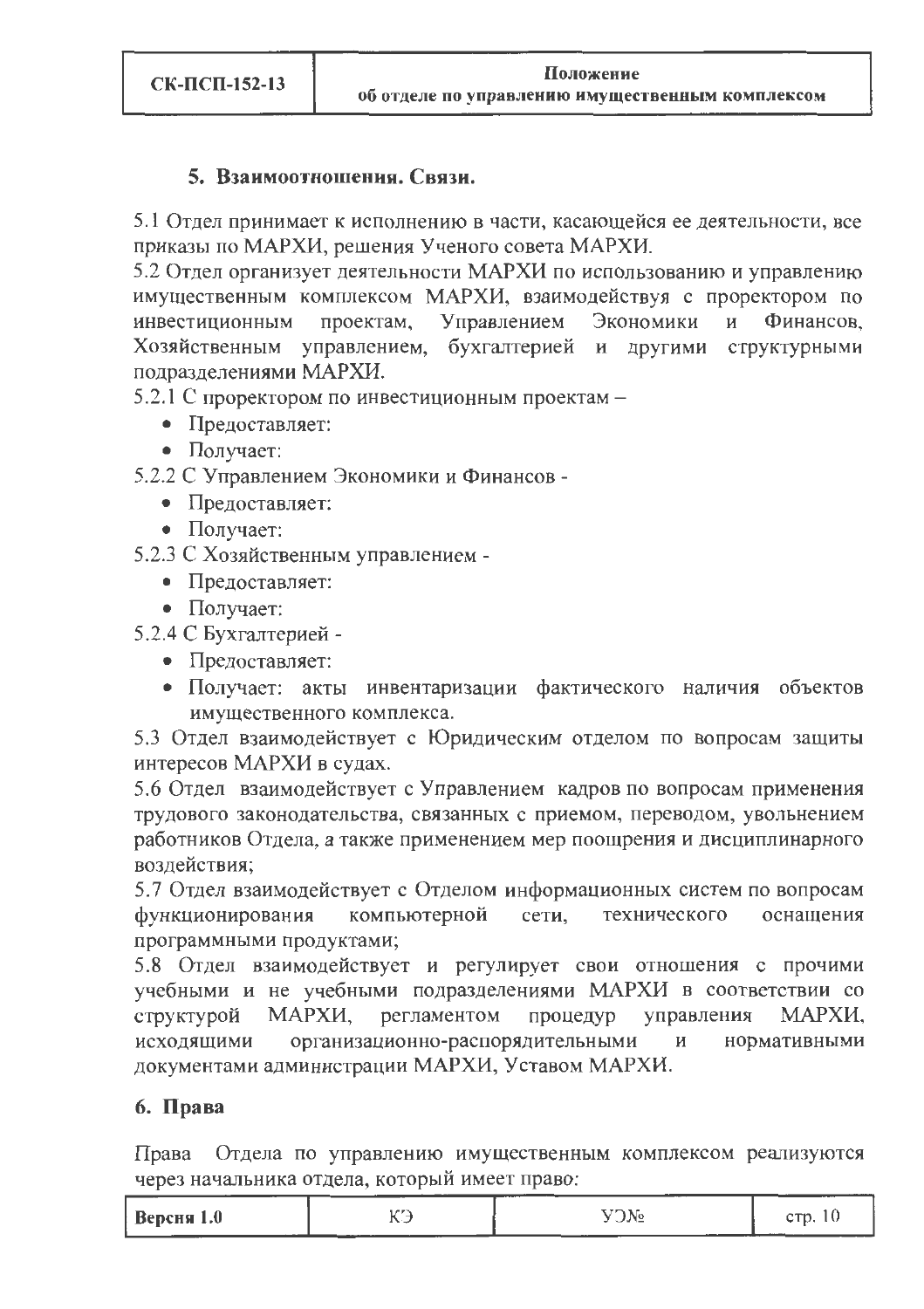6.1. Вносить на рассмотрение руководства МАРХИ предложения  $\Pi$ <sup>O</sup> улучшению деятельности Отдела.

6.2. Осуществлять взаимодействие с руководителями всех структурных подразделений МАРХИ. Запрашивать у руководителей других структурных подразделений материалы и информацию, необходимые для выполнения задач и функций, возложенных на Управление Отдел.

6.3. Подписывать и визировать документы в пределах своей компетенции.

корректировки в любые планы работы отдела и 6.4. Вносить  $e_{\Gamma}$ сотрудников.

6.5. Требовать от работников Отдела выполнения в полном объеме и на высоком качественном уровне обязанностей, определенных их должностной инструкцией.

6.6. Требовать соблюдения работниками Отдела Устава МАРХИ, Правил внутреннего распорядка, охраны труда и техники безопасности, пожарной безопасности, выполнения приказов и распоряжений МАРХИ.

6.7. Представлять в установленном порядке предложения по приему в штат Отдела работников, увольнению и перемещению в должности сотрудников Отдела, моральному их поощрению, вносить предложения о наложении взысканий на сотрудников вплоть до отстранения от работы.

6.8. Требовать от руководства МАРХИ оказания содействия в исполнении своих должностных обязанностей и прав.

### 7. Ответственность

Отдел в лице начальника Отдела несет ответственность за:

качественное и полное исполнение задач и функций, возложенных на Отдел настоящим Положением, выполнение в полном объеме и в установленные сроки поручений руководства, приказов и распоряжений МАРХИ;

законодательства Российской Федерации, соблюдение достоверность информации, представляемой руководству МАРХИ, иным лицам и организациям;

документов Отдела сохранность И неразглашение конфиденциальной информации, которой располагает Отдел;

введение делопроизводства организацию  $\mathbf{M}$ Отделе  $\mathbf{B}$  $\, {\bf B}$ соответствии с законодательством Российской Федерации и локальными нормативными актами МАРХИ.

Работники Отдела несут ответственность за неисполнение или ненадлежащее исполнение возложенных на них обязанностей в порядке и в случаях, федеральными законами; неисполнение которые установлены ИЛИ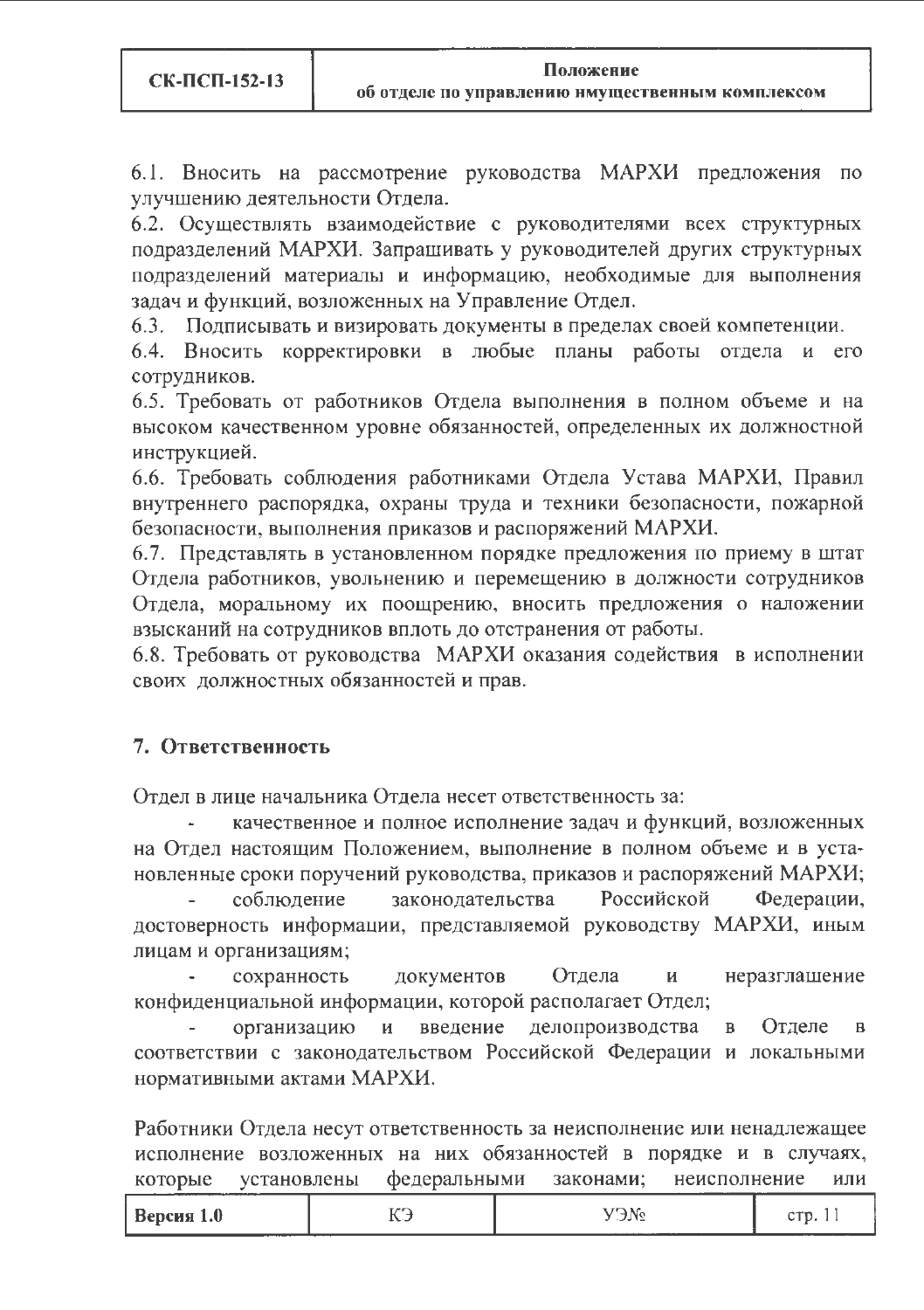| СК-ПСП-152-13 | Положение                                        |  |  |  |  |
|---------------|--------------------------------------------------|--|--|--|--|
|               | об отделе по управлению имущественным комплексом |  |  |  |  |

ненадлежащее исполнение обязанностей, предусмотренных Уставом МАРХИ, Положением о Отделе и должностными инструкциями.

| Версия 1.0 | . | $\sim$<br>_____________ |  |
|------------|---|-------------------------|--|
|------------|---|-------------------------|--|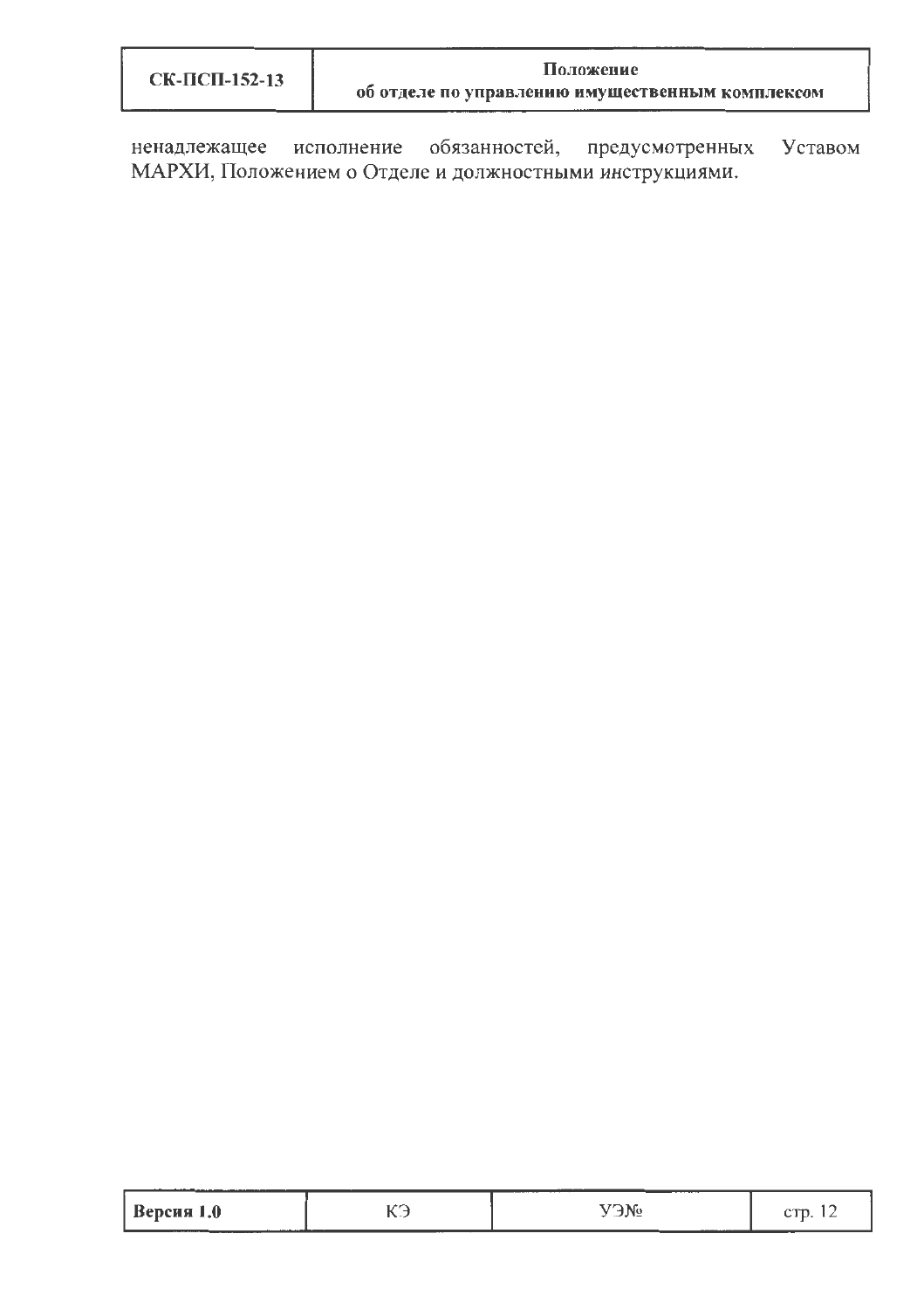СК-ПСП-152-13

об отделе по упр

### Положение

ению имущественным комплексом

| $N_2$<br> Ц/Ш                    | Наименование<br>подразделения                                                  | <b>ГОЛЖНОСТЬ</b>                                                                                                                                                                                                                            | $\Phi$ . <i>M.O.</i>                                         | Подпись                                                                                                                                                                                                                        | Дата      |
|----------------------------------|--------------------------------------------------------------------------------|---------------------------------------------------------------------------------------------------------------------------------------------------------------------------------------------------------------------------------------------|--------------------------------------------------------------|--------------------------------------------------------------------------------------------------------------------------------------------------------------------------------------------------------------------------------|-----------|
|                                  | Юридический<br>отдел                                                           | Начальник<br>The commission of the participant and commission of the commission of the commission of the commission of the commission of the commission of the commission of the commission of the commission of the commission of the comm | Симонова М.А.                                                | A  The the country of the field of the control of the control of the control of the control of the control of the control of the control of the control of the control of the control of the control of the control of the     |           |
| 2                                | УЭиФ                                                                           | Начальник                                                                                                                                                                                                                                   | Житник Е.Е.                                                  |                                                                                                                                                                                                                                | indubble. |
|                                  | Бухгалтерия                                                                    | Гл. бухгалтер                                                                                                                                                                                                                               | Морозова Ю.В.                                                |                                                                                                                                                                                                                                |           |
|                                  | $1.6 +  +$<br>$\cdots \qquad \qquad \cdots \qquad \qquad \cdots \qquad \qquad$ | <b>CONTRACT all a simplements of the first art at</b>                                                                                                                                                                                       | transmitted as a series of the first state when              | <b>1</b>                                                                                                                                                                                                                       |           |
|                                  | $1.4 - 1.1 - 1.1 - 1.1 - 1.7$                                                  | contractor and a                                                                                                                                                                                                                            | I distances a<br>color and                                   | $9 - 19 - 19 - 16$                                                                                                                                                                                                             |           |
|                                  | O BESERVATION OF A CONTRAMINATION OF                                           | $-1 + 1 - 1$<br>A RE A LEASTERN ANDER FOR ENTIRE 21 10110010900 PAGE FALLOW A                                                                                                                                                               | continuations of communicated values of the proof of the fit | Loan Fifty Foreignight                                                                                                                                                                                                         |           |
|                                  | company the company file.                                                      | 1.1.1.1.1.1                                                                                                                                                                                                                                 | <b>ALCOHOL: PRINTER</b><br>$-24.141$                         |                                                                                                                                                                                                                                |           |
| $\cdots$                         | a contenument<br>$-1$ $-1$                                                     | continued at 5.50 p.m.                                                                                                                                                                                                                      |                                                              | a accessorer community and states and a state of the community                                                                                                                                                                 |           |
| $x_1 x_1 x_2 x_3 x_4 \ldots x_n$ | and a state and                                                                |                                                                                                                                                                                                                                             | management of the court family                               |                                                                                                                                                                                                                                |           |
|                                  | of the company's com-                                                          | the property of the community of the community of the com-<br>A LAY ENDS ENTERED TAP LIVE                                                                                                                                                   | and the control of                                           | THE COMPENSATION CONTINUES INTO THE RESIDENCE OF A RESIDENCE OF A RESIDENCE OF A RESIDENCE OF A RESIDENCE OF A RESIDENCE OF A RESIDENCE OF A RESIDENCE OF A RESIDENCE OF A RESIDENCE OF A RESIDENCE OF A RESIDENCE OF A RESIDE |           |
|                                  | MARKETHERS AVANABLE !!                                                         | THE R. LEWIS CO., LANSING MICH.<br>and the Winter Box Winter and                                                                                                                                                                            | THE STATE WAY IT<br>The course assists. No contraction       | $-1$ . $-1$ .<br>I TURKWARE WITH                                                                                                                                                                                               |           |
|                                  | <b>RAILEY FREE</b>                                                             | <b>CONTRACTOR</b><br>and the country of the coun-<br>College College                                                                                                                                                                        | THE R. P. LEWIS CO., LANSING, MICH.                          |                                                                                                                                                                                                                                |           |

### Лист согласований

| Версия 1.0 | $\sim$ | ____<br>VONO | CTD. $13$ |
|------------|--------|--------------|-----------|
|            |        |              |           |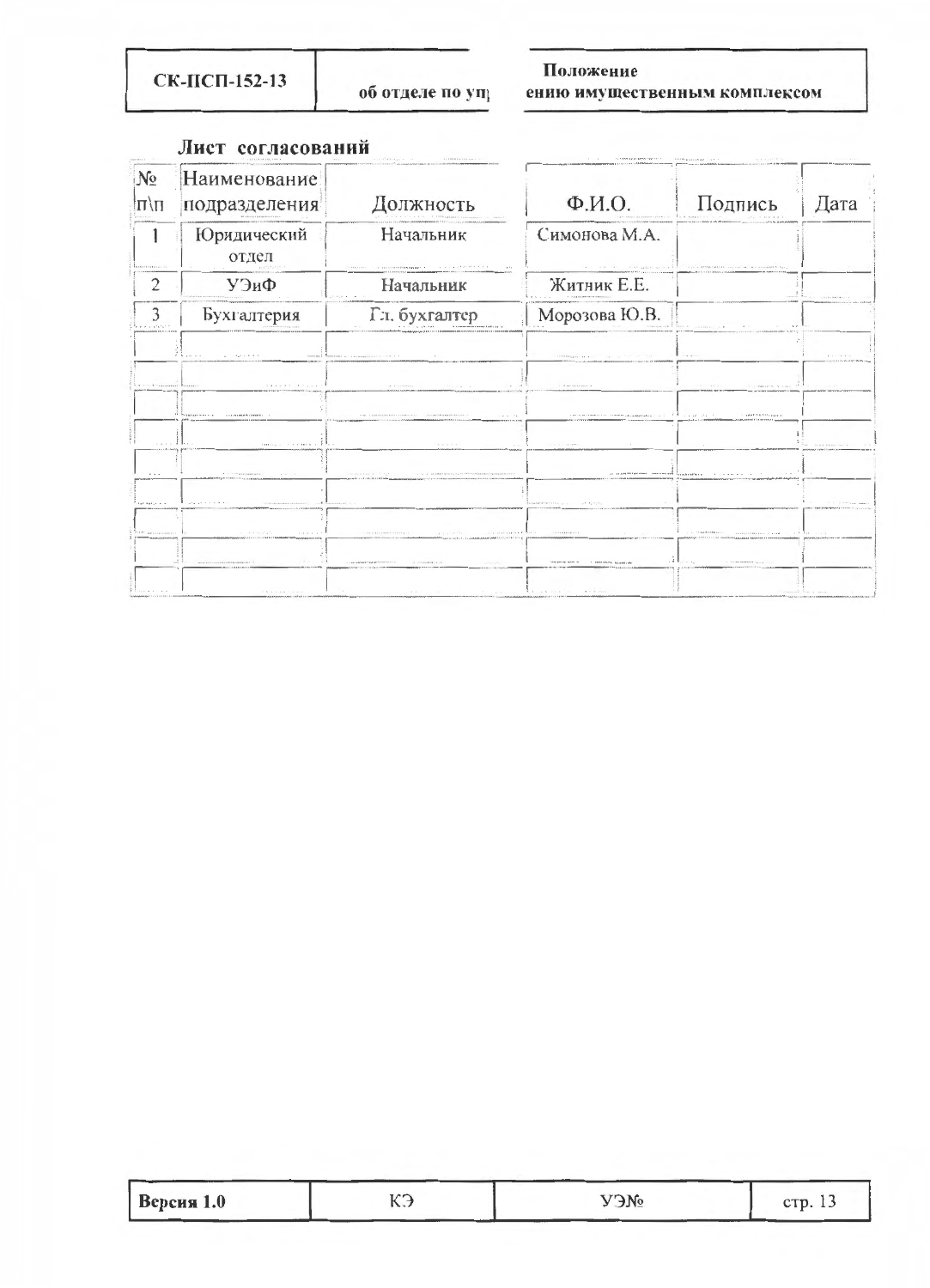СК-ПСП-152-13

### Положение

ению имущественным комплексом

# Лист регистрации рассылок

| $N_2$<br>Iл\п  | Наименование<br>подразделения                                | Должность                           | $\Phi$ . <i>M.O.</i>       | Кол-во экз. |
|----------------|--------------------------------------------------------------|-------------------------------------|----------------------------|-------------|
|                |                                                              | 3 <sup>1</sup>                      |                            | D           |
|                | Служба качества                                              | $\Gamma$ л.<br>специалист.          | Коломейцева И.В.           | $K3-1$      |
| $\overline{2}$ | Отдел по управлению Начальник<br>имущественным<br>комплексом |                                     | Шевкун А.О.                | $Y 3N2$ l-l |
|                |                                                              |                                     |                            |             |
|                |                                                              |                                     |                            |             |
|                | The Committee of the Committee<br>and the common             |                                     | comment of the comment     | .           |
|                |                                                              | o kale<br>and the second company of | and the con-               | The Court   |
|                |                                                              | المتملك الراز                       | a control of the           |             |
|                |                                                              |                                     | $\sim$ 100 $\sim$ 100<br>. |             |

| Версия $1.0$ | $\mathcal{L}$ No. | e'n<br>CII.I |
|--------------|-------------------|--------------|
|              |                   |              |